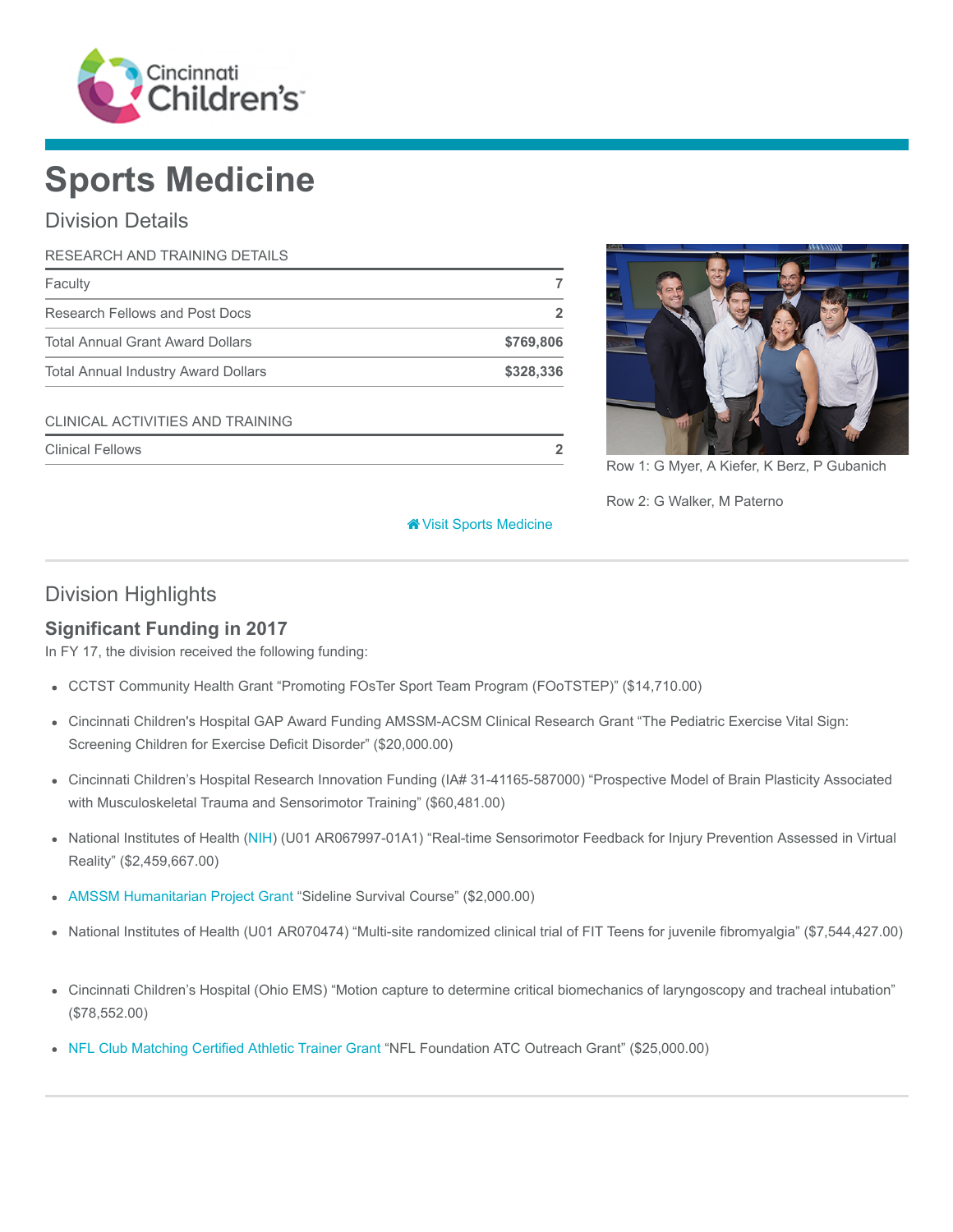#### Division Publications

- 1. Myer GD; Schneider DK; Khoury J. [Correct Data and Meta-analytic Approaches Show the Reduced Risk of Concussion for](https://www.ncbi.nlm.nih.gov/pubmed/28241162) Athletes Playing at Higher Altitudes. JAMA Neurology. 2017; 74:484-485.
- 2. Grooms DR; Myer GD. [Upgraded hardware What about the software? Brain updates for return to play following ACL](https://www.ncbi.nlm.nih.gov/pubmed/27797732) reconstruction. British journal of sports medicine. 2017; 51:418-419.
- 3. LaBella CR; Myer GD. [Youth sports injury prevention: keep calm and play on.](https://www.ncbi.nlm.nih.gov/pubmed/27919920) British journal of sports medicine. 2017; 51:bjsports-2016-096648.
- 4. [Myer GD; Yuan W; Foss KDB; Thomas S; Smith D; Leach J; Kiefer AW; Dicesare C; Adams J; Gubanich PJ.](https://www.ncbi.nlm.nih.gov/pubmed/27307271) Analysis of head impact exposure and brain microstructure response in a season-long application of a jugular vein compression collar: a prospective, neuroimaging investigation in American football. British journal of sports medicine. 2016; 50:1276-1285.
- 5. [Sugimoto D; Myer GD; Foss KDB; Pepin MJ; Micheli LJ; Hewett TE.](https://www.ncbi.nlm.nih.gov/pubmed/27251898) Critical components of neuromuscular training to reduce ACL injury risk in female athletes: meta-regression analysis. British journal of sports medicine. 2016; 50:1259-1266.
- 6. [Read PJ; Oliver JL; De Ste Croix MBA; Myer GD; Lloyd RS.](https://www.ncbi.nlm.nih.gov/pubmed/26856339) Neuromuscular Risk Factors for Knee and Ankle Ligament Injuries in Male Youth Soccer Players. Sports Medicine. 2016; 46:1059-1066.
- 7. [Wall EJ; Milewski MD; Carey JL; Shea KG; Ganley TJ; Polousky JD; Grimm NL; Eismann EA; Jr JJC; Murnaghan L.](https://www.ncbi.nlm.nih.gov/pubmed/28398084) The Reliability of Assessing Radiographic Healing of Osteochondritis Dissecans of the Knee. American Journal of Sports Medicine. 2017; 45:1370-1375.
- 8. Hewett TE; Ford KR; Xu YY; Khoury J; Myer GD. [Utilization of ACL Injury Biomechanical and Neuromuscular Risk Profile](https://www.ncbi.nlm.nih.gov/pubmed/27474385) Analysis to Determine the Effectiveness of Neuromuscular Training. American Journal of Sports Medicine. 2016; 44:3146-3151.
- 9. Schneider DK; Grawe B; Magnussen RA; Ceasar A; Parikh SN; Wall EJ; Colosimo AJ; Kaeding CC; Myer GD. Outcomes After [Isolated Medial Patellofemoral Ligament Reconstruction for the Treatment of Recurrent Lateral Patellar Dislocations A](https://www.ncbi.nlm.nih.gov/pubmed/26872895) Systematic Review and Meta-analysis. American Journal of Sports Medicine. 2016; 44:2993-3005.
- 10. [Wiggins AJ; Grandhi RK; Schneider DK; Stanfield D; Webster KE; Myer GD.](https://www.ncbi.nlm.nih.gov/pubmed/26772611) Risk of Secondary Injury in Younger Athletes After Anterior Cruciate Ligament Reconstruction: A Systematic Review and Meta-analysis. American Journal of Sports Medicine. 2016; 44:1861-1876.
- 11. Bates NA; Nesbitt RJ; Shearn JT; Myer GD; Hewett TE. Posterior Tibial Slope Angle Correlates With Peak Sagittal and Frontal [Plane Knee Joint Loading During Robotic Simulations of Athletic Tasks.](https://www.ncbi.nlm.nih.gov/pubmed/27159295) American Journal of Sports Medicine. 2016; 44:1762-1770.
- 12. [Carey JL; Wall EJ; Grimm NL; Ganley TJ; Edmonds EW; Anderson AF; Polousky J; Murnaghan ML; Nissen CW; Weiss J.](https://www.ncbi.nlm.nih.gov/pubmed/27159302) Novel Arthroscopic Classification of Osteochondritis Dissecans of the Knee: A Multicenter Reliability Study. American Journal of Sports Medicine. 2016; 44:1694-1698.
- 13. Rhine T; Quatman-Yates C; Clark RA. [A Longitudinal Examination of Postural Impairments in Children With Mild Traumatic](https://www.ncbi.nlm.nih.gov/pubmed/26580689) Brain Injury: Implications for Acute Testing. Journal of Head Trauma Rehabilitation. 2017; 32:E18-E23.
- 14. [Kurowski BG; Hugentobler J; Quatman-Yates C; Taylor J; Gubanich PJ; Altaye M; Wade SL.](https://www.ncbi.nlm.nih.gov/pubmed/27120294) Aerobic Exercise for Adolescents With Prolonged Symptoms After Mild Traumatic Brain Injury: An Exploratory Randomized Clinical Trial. Journal of Head Trauma Rehabilitation. 2017; 32:79-89.
- 15. Tran ST; Guite JW; Pantaleao A; Pfeiffer M; Myer GD; Sil S; Thomas SM; Ting TV; Williams SE; Edelheit B. Preliminary Outcomes [of a Cross-Site Cognitive- Behavioral and Neuromuscular Integrative Training Intervention for Juvenile Fibromyalgia.](https://www.ncbi.nlm.nih.gov/pubmed/27331358) Arthritis Care and Research. 2017; 69:413-420.
- 16. Bates NA; McPherson AL; Rao MB; Myer GD; Hewett TE. [Characteristics of inpatient anterior cruciate ligament reconstructions](https://www.ncbi.nlm.nih.gov/pubmed/25510363) and concomitant injuries. Knee Surgery, Sports Traumatology, Arthroscopy. 2016; 24:2778-2786.